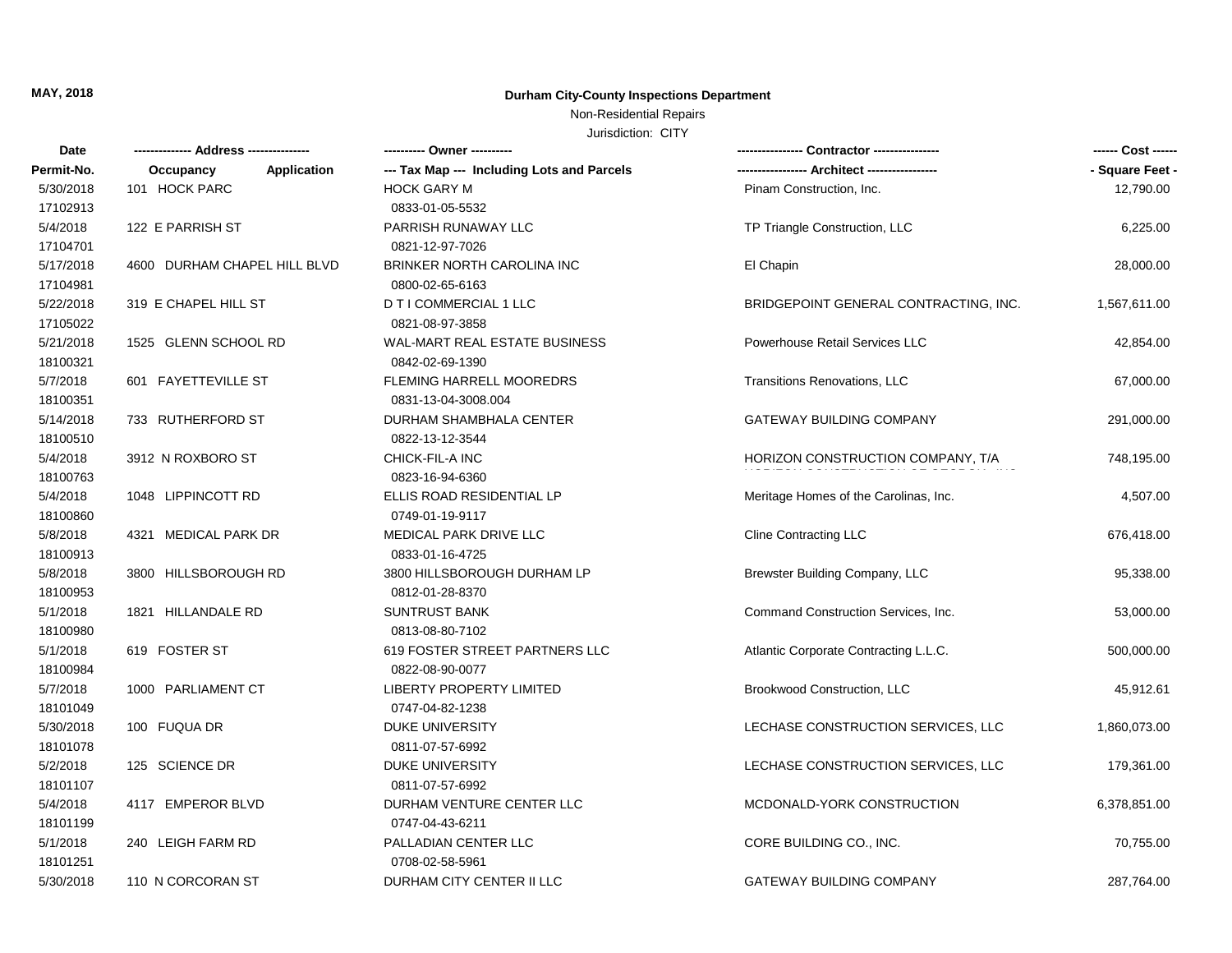### Non-Residential Repairs

| Date       |                          | ---------- Owner ----------                |                                      | ------ Cost ------ |
|------------|--------------------------|--------------------------------------------|--------------------------------------|--------------------|
| Permit-No. | Occupancy<br>Application | --- Tax Map --- Including Lots and Parcels |                                      | - Square Feet -    |
| 18101302   |                          | 0821-08-97-2317                            |                                      |                    |
| 5/17/2018  | 326 W GEER ST            | SOUTHERN REPAIR SERVICE                    | <b>GATEWAY BUILDING COMPANY</b>      | 129,131.00         |
| 18101355   |                          | 0822-20-90-7308                            |                                      |                    |
| 5/31/2018  | 106 ROCHE DR             | <b>BCP AIP LLC</b>                         | <b>BC Construction Group, LLC</b>    | 4,035,791.00       |
| 18101398   |                          | 0758-01-18-3058                            |                                      |                    |
| 5/7/2018   | 972 ANDREWS CHAPEL RD    | PULTE HOME CORPORATION                     | SITESCAPES, LLC.                     | 10,500.00          |
| 18101411   |                          | 0769-03-33-4377                            |                                      |                    |
| 5/16/2018  | 609 FOSTER ST            | TYRD LLC                                   | GATEWAY BUILDING COMPANY             | 55,233.00          |
| 18101423   |                          | 0821-08-99-0879                            |                                      |                    |
| 5/30/2018  | 932 MORREENE RD          | DUKE UNIVERSITY HEALTH SYSTEM              | WILSON, C.T., CONST. CO.             | 705,893.00         |
| 18101440   |                          | 0812-14-32-2320                            |                                      |                    |
| 5/3/2018   | 120 BASSETT DR           | <b>DUKE UNIVERSITY</b>                     | ROMEO GUEST ASSOC. INC               | 42,777.00          |
| 18101500   |                          | 0811-07-57-6992                            |                                      |                    |
| 5/31/2018  | 2530 S TRICENTER BLVD    | CLPF RESEARCH CENTER LLC                   | LANDMARK BUILDERS OF THE TRIAD, INC. | 7,415,016.00       |
| 18101523   |                          | 0738-01-39-3724                            |                                      |                    |
| 5/11/2018  | 6923 FAYETTEVILLE RD     | P F CHANGS CHINA BISTRO INC                | <b>Eckinger Construction Company</b> | 399,550.00         |
| 18101535   |                          | 0718-04-84-7061.L01                        |                                      |                    |
| 5/1/2018   | 5425 PAGE RD             | CHURCHILL PLACE OFFICE VENTURE             | TRI PROPERTIES CONST. SERVICES, LLC  | 310,386.00         |
| 18101583   |                          | 0747-04-43-7822                            |                                      |                    |
| 5/24/2018  | 3426 CHEEK RD            | <b>CHANGING HEARTS FOR CHANGING</b>        | G & G BUILDERS OF WENDELL, INC.      | 102,043.00         |
| 18101585   |                          | 0852-01-24-9857                            |                                      |                    |
| 5/4/2018   | 635 DAVIS DR             | DURHAM KTP TECH 10 LLC                     | HICAPS, Inc.                         | 228,172.00         |
| 18101586   |                          | 0747-03-11-2078                            |                                      |                    |
| 5/2/2018   | 635 DAVIS DR             | DURHAM KTP TECH 10 LLC                     | HICAPS, Inc.                         | 15,200.00          |
| 18101604   |                          | 0747-03-11-2078                            |                                      |                    |
| 5/2/2018   | 2520 MERIDIAN PKWY       | IVC MERIDIAN LL O LLC                      | BEAM, J. D., INC.                    | 82,872.00          |
| 18101615   |                          | 0738-01-06-1881                            |                                      |                    |
| 5/4/2018   | 1015 NORTHAMPTON RD      | <b>B WALLACE DESIGN AND</b>                | <b>BLACKLEAF, INC.</b>               | 13,953.00          |
| 18101632   |                          | 0810-17-01-9335                            |                                      |                    |
| 5/4/2018   | 924 ELLIS RD             | TIME WARNER CABLE SOUTHEAST                | SIMON ROOFING & SHEET METAL          | 351,628.00         |
| 18101636   |                          | 0830-04-75-9044                            |                                      |                    |
| 5/31/2018  | 1200 E CORNWALLIS RD     | <b>SOVRAN ACQUISITION LIMITED</b>          | SIMON ROOFING & SHEET METAL          | 24,743.00          |
| 18101637   |                          | 0729-02-89-7380                            |                                      |                    |
| 5/7/2018   | 324 PARK KNOLL DR        | LIBERTY DURHAM LLC                         | ESS BUILDERS, INC.                   | 53,482.00          |
| 18101649   |                          | 0747-03-22-0570                            |                                      |                    |
| 5/21/2018  | 2645 MERIDIAN PKWY       | AREP 2645 MERIDIAN LLC                     | BEAM, J. D., INC.                    | 256,662.00         |
| 18101650   |                          | 0728-02-88-3019                            |                                      |                    |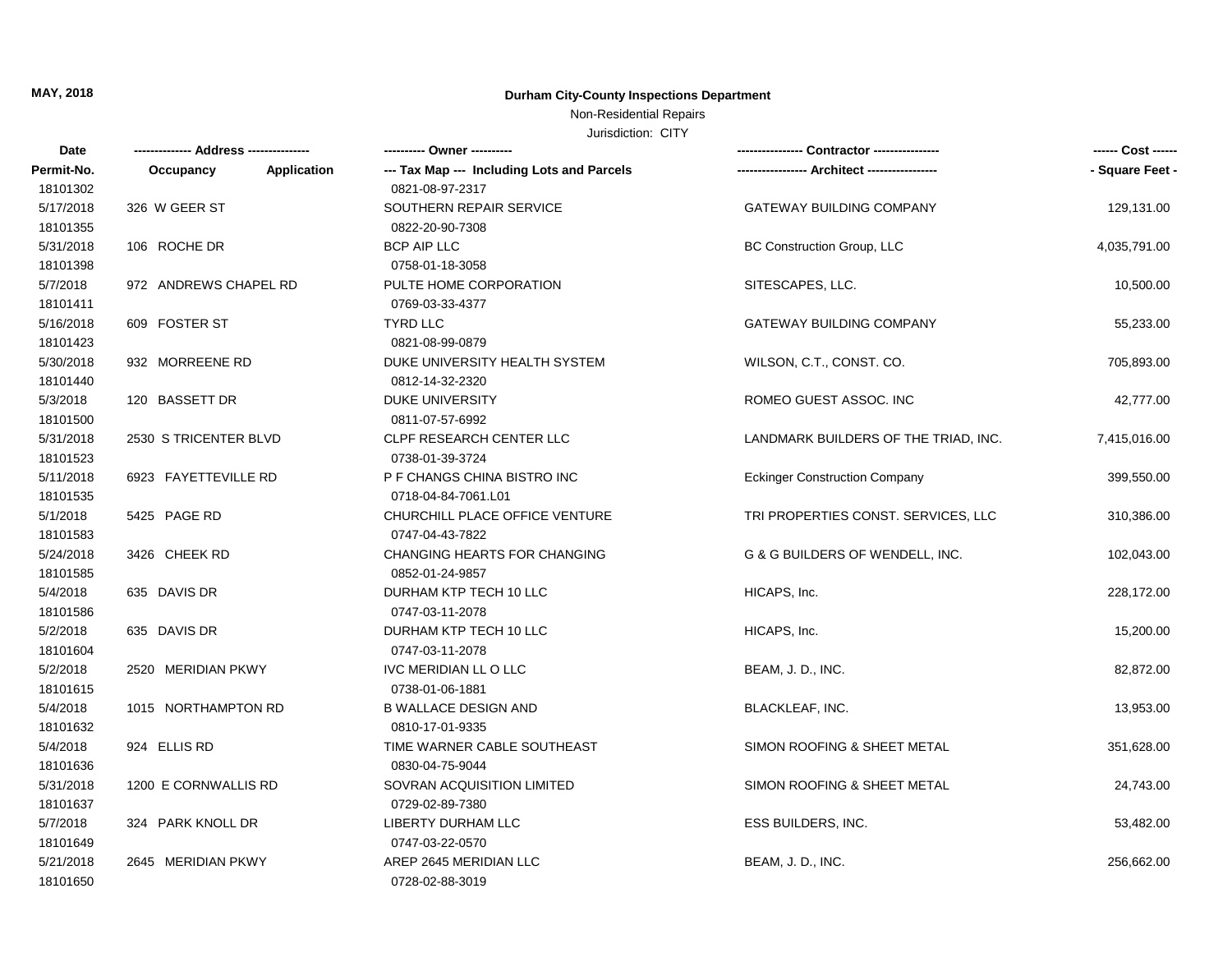Non-Residential Repairs

| Date       |                          | --------- Owner ----------                 |                                               | ------ Cost ------ |
|------------|--------------------------|--------------------------------------------|-----------------------------------------------|--------------------|
| Permit-No. | Occupancy<br>Application | --- Tax Map --- Including Lots and Parcels |                                               | - Square Feet -    |
| 5/7/2018   | 315 TOWERVIEW DR         | <b>DUKE UNIVERSITY</b>                     | BAKER ROOFING COMPANY                         | 3,288,237.00       |
| 18101688   |                          | 0811-07-57-6992                            |                                               |                    |
| 5/29/2018  | 4603 HILLSBOROUGH RD     | <b>WDI PROPERTIES LLC</b>                  | SUNRISE CONTRACTING SVCS, LLC                 | 21,913.00          |
| 18101720   |                          | 0803-04-60-6749                            |                                               |                    |
| 5/17/2018  | 2800 MERIDIAN PKWY       | AREP MERIDIAN II LLC                       | Brookwood Construction, LLC                   | 188,451.00         |
| 18101752   |                          | 0728-02-97-7474                            |                                               |                    |
| 5/30/2018  | 3 GENOME CT              | <b>DUKE UNIVERSITY</b>                     | BALFOUR BEATTY CONSTRUCTION-DURHAM            | 375,000.00         |
| 18101760   |                          | 0811-07-57-6992                            |                                               |                    |
| 5/10/2018  | 6910 FAYETTEVILLE RD     | SOUTHPOINT MALL LLC                        | ADAMS, TERRY, INC.                            | 116,876.00         |
| 18101769   |                          | 0718-04-64-7018                            |                                               |                    |
| 5/29/2018  | 411 W CHAPEL HILL ST     | <b>LEGACY TOWER LLC</b>                    | CARRICK CONTRACTING CORPORATION               | 93,626.00          |
| 18101778   |                          | 0821-07-77-1563                            |                                               |                    |
| 5/18/2018  | 4400 EMPEROR BLVD        | PPL EMPEROR LLC                            | RILEY-LEWIS GEN CONTRACTORS, INC.             | 91,524.00          |
| 18101784   |                          | 0747-04-72-3410                            |                                               |                    |
| 5/9/2018   | 4500 EMPEROR BLVD        | L C INDUSTRIES FOR THE BLIND               | RIGGS-HARROD BUILDERS                         | 82,210.00          |
| 18101795   |                          | 0747-04-72-6918                            |                                               |                    |
| 5/7/2018   | 114 S BUCHANAN BLVD      | DURHAM REALTY INC                          | <b>GATEWAY BUILDING COMPANY</b>               | 45,915.00          |
| 18101797   |                          | 0821-07-59-1687                            |                                               |                    |
| 5/15/2018  | 811 NINTH ST             | NSN811 LLC                                 | <b>Commercial 1 Construction LLC</b>          | 51,813.44          |
| 18101818   |                          | 0822-14-33-0001                            |                                               |                    |
| 5/23/2018  | 3643 N ROXBORO ST        | <b>COUNTY OF DURHAM</b>                    | RODGERS BUILDERS, INC. (RALEIGH DIVISION)     | 2,158,791.00       |
| 18101822   |                          | 0823-17-82-9096                            |                                               |                    |
| 5/31/2018  | 1824 N MIAMI BLVD        | <b>CITY OF DURHAM</b>                      | INCLINE CONST., INC.                          | 169,904.00         |
| 18101846   |                          | 0832-19-60-1950                            |                                               |                    |
| 5/4/2018   | 708 ELLIS RD             | SCANNELL PROPERTIES #320 LLC               | ATLANTIC RECLAIMED WOOD                       | 1,000.00           |
| 18101867   |                          | 0830-12-76-6982.003                        |                                               |                    |
| 5/4/2018   | 708 ELLIS RD             | SCANNELL PROPERTIES #320 LLC               | ATLANTIC RECLAIMED WOOD                       | 1,000.00           |
| 18101868   |                          | 0830-12-76-6982.004                        |                                               |                    |
| 5/9/2018   | 2116 ANGIER AVE          | SHVF EAST DURHAM 1 LLC                     | ROMEO GUEST ASSOC. INC                        | 12,456.00          |
| 18101882   |                          | 0831-19-62-3254                            |                                               |                    |
| 5/16/2018  | 40 DUKE MEDICINE CIR     | <b>DUKE UNIVERSITY</b>                     | Century Slate Company, The                    | 1,600,000.00       |
| 18101897   |                          | 0811-07-57-6992                            |                                               |                    |
| 5/7/2018   | 6910 FAYETTEVILLE RD     | SOUTHPOINT MALL LLC                        | ADAMS, TERRY, INC.                            | 1,000.00           |
| 18101900   |                          | 0718-04-64-7018                            |                                               |                    |
| 5/21/2018  | 1113 W MAIN ST           | TRIANGLE FUNERAL SERVICES INC              | TEW Contractors, T/A One Touch Solutions Inc. | 46,920.00          |
| 18101902   |                          | 0821-07-59-9483                            |                                               |                    |
| 5/8/2018   | 709 HANSON RD            | LIGHTHOUSE BAPTIST CHURCH OF               | Lighthouse Baptist Church                     | 1.00               |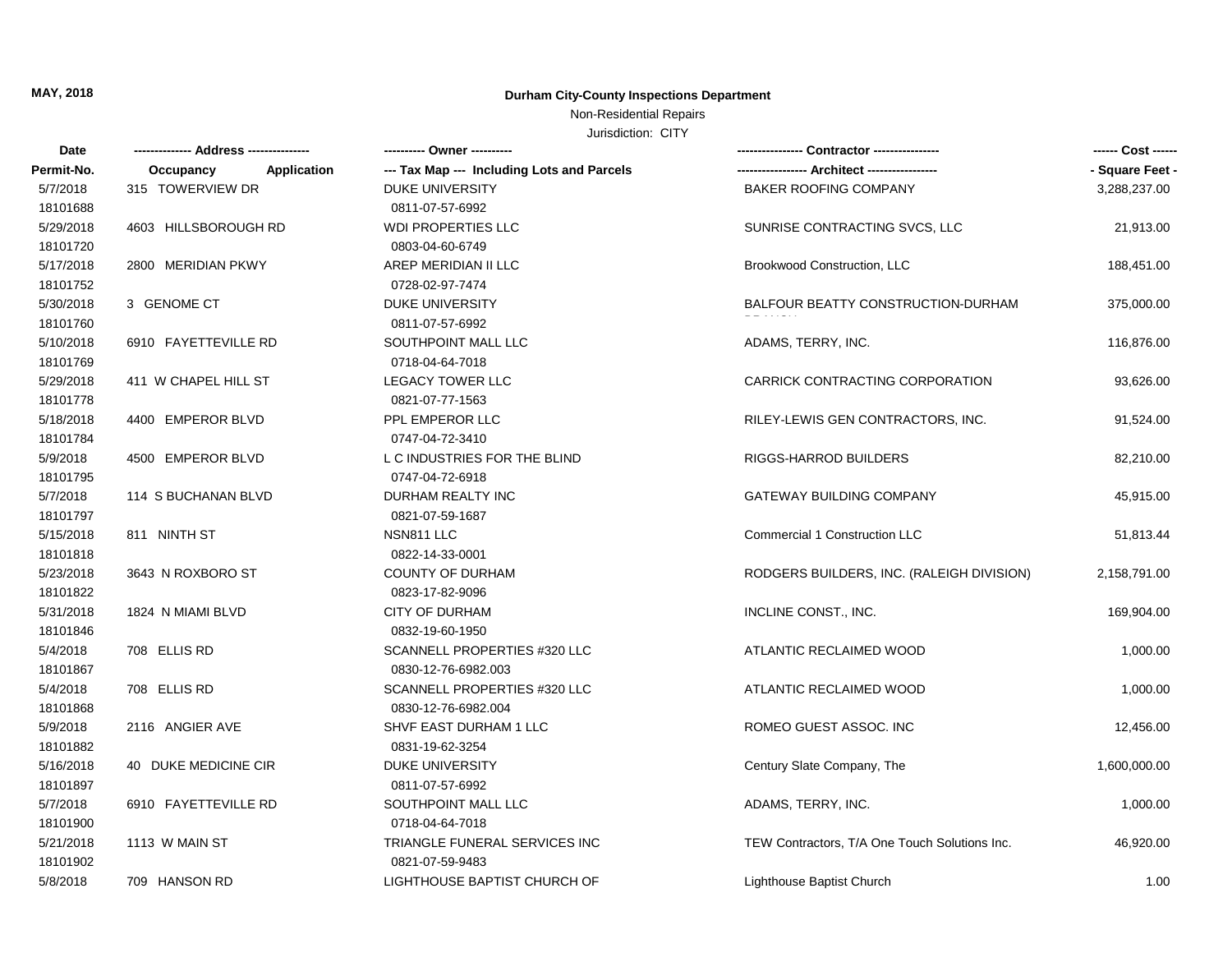### Non-Residential Repairs

| Date       |                              |             | ---------- Owner ----------                | Contractor ---------------            | ------ Cost ------ |
|------------|------------------------------|-------------|--------------------------------------------|---------------------------------------|--------------------|
| Permit-No. | Occupancy                    | Application | --- Tax Map --- Including Lots and Parcels |                                       | - Square Feet -    |
| 18101904   |                              |             | 0729-02-57-9194                            |                                       |                    |
| 5/9/2018   | 5422 NEW HOPE COMMONS DR     |             | KIR NEW HOPE COMMONS LIMITED               | BAKER ROOFING COMPANY                 | 128,528.00         |
| 18101905   |                              |             | 0800-03-02-6474.DO                         |                                       |                    |
| 5/8/2018   | 4222 EMPEROR BLVD            |             | DURHAM ROYAL CENTER LLC                    | WARD, D W CONST CO, INC               | 63,550.00          |
| 18101906   |                              |             | 0747-04-52-3560                            |                                       |                    |
| 5/10/2018  | 207 RESEARCH DR              |             | <b>DUKE UNIVERSITY</b>                     | DUKE UNIVERSITY HEALTH SYSTEM, INC.   | 42,656.00          |
| 18101907   |                              |             | 0811-07-57-6992                            |                                       |                    |
| 5/9/2018   | 2121 TW ALEXANDER DR         |             | 2121 DURHAM RETAIL LLC                     | <b>Renovators Plus</b>                | 8,500.00           |
| 18101908   |                              |             | 0758-02-69-0972                            |                                       |                    |
| 5/30/2018  | 40 DUKE MEDICINE CIR         |             | <b>DUKE UNIVERSITY</b>                     | BALFOUR BEATTY CONSTRUCTION-DURHAM    | 2,317,254.00       |
| 18101951   |                              |             | 0811-07-57-6992                            |                                       |                    |
| 5/22/2018  | 7125 CROWN PKWY              |             | AVH BETHPAGE LLC                           | <b>BLACKLEAF, INC.</b>                | 103,007.00         |
| 18101970   |                              |             | 0758-03-05-9065                            |                                       |                    |
| 5/22/2018  | 7125 CROWN PKWY              |             | AVH BETHPAGE LLC                           | <b>BLACKLEAF, INC.</b>                | 5,022.00           |
| 18101971   |                              |             | 0758-03-05-9065                            |                                       |                    |
| 5/22/2018  | 5283 CHIN PAGE RD            |             | ALFC-PAGE ROAD LLC                         | <b>BLACKLEAF, INC.</b>                | 101,628.00         |
| 18101976   |                              |             | 0758-03-04-2198                            |                                       |                    |
| 5/10/2018  | 8030 RENAISSANCE PKWY        |             | SOUTHPOINT MALL LLC                        | <b>RCC ASSOCIATES</b>                 | 11,250.00          |
| 18101987   |                              |             | 0718-04-64-7018                            |                                       |                    |
| 5/21/2018  | 324 BLACKWELL ST             |             | AMERICAN CAMPUS LLC                        | Atlantic Corporate Contracting L.L.C. | 53,400.00          |
| 18101989   |                              |             | 0821-12-86-0657                            |                                       |                    |
| 5/4/2018   | 331 W MAIN ST                |             | <b>MJ MAIN LLC</b>                         | <b>HEM SPIRE IIC</b>                  | 1.00               |
| 18101999   |                              |             | 0821-08-87-4673                            |                                       |                    |
| 5/23/2018  | 5425 PAGE RD                 |             | CHURCHILL PLACE OFFICE VENTURE             | TRI PROPERTIES CONST. SERVICES, LLC   | 345,600.00         |
| 18102015   |                              |             | 0747-04-43-7822                            |                                       |                    |
| 5/23/2018  | 330 TOWERVIEW DR             |             | DUKE UNIVERSITY                            | DOWNEY, L A, & SON, INC               | 34,683.00          |
| 18102027   |                              |             | 0811-07-57-6992                            |                                       |                    |
| 5/22/2018  | 631 UNITED DR                |             | U D I COMMUNITY DEV CORP                   | STONEWALL CONSTRUCTION                | 423,000.00         |
| 18102074   |                              |             | 0729-02-96-0187                            |                                       |                    |
| 5/22/2018  | 3113 SHANNON RD              |             | 3117 SHANNON ROAD LLC                      | CLANCY & THEYS CONST. CO.             | 1,000.00           |
| 18102081   |                              |             | 0810-10-36-7835                            |                                       |                    |
| 5/22/2018  | 3109 SHANNON RD              |             | 3117 SHANNON ROAD LLC                      | CLANCY & THEYS CONST. CO.             | 1,000.00           |
| 18102082   |                              |             | 0810-10-36-9991                            |                                       |                    |
| 5/22/2018  | 3806 UNIVERSITY DR           |             | 3117 SHANNON ROAD LLC                      | CLANCY & THEYS CONST. CO.             | 1,000.00           |
| 18102084   |                              |             | 0810-10-47-2099                            |                                       |                    |
| 5/25/2018  | 4600 DURHAM CHAPEL HILL BLVD |             | KIMCO DURHAM LIMITED                       | SUNRISE CONTRACTING SVCS, LLC         | 64,250.00          |
| 18102099   |                              |             | 0800-02-65-2199                            |                                       |                    |